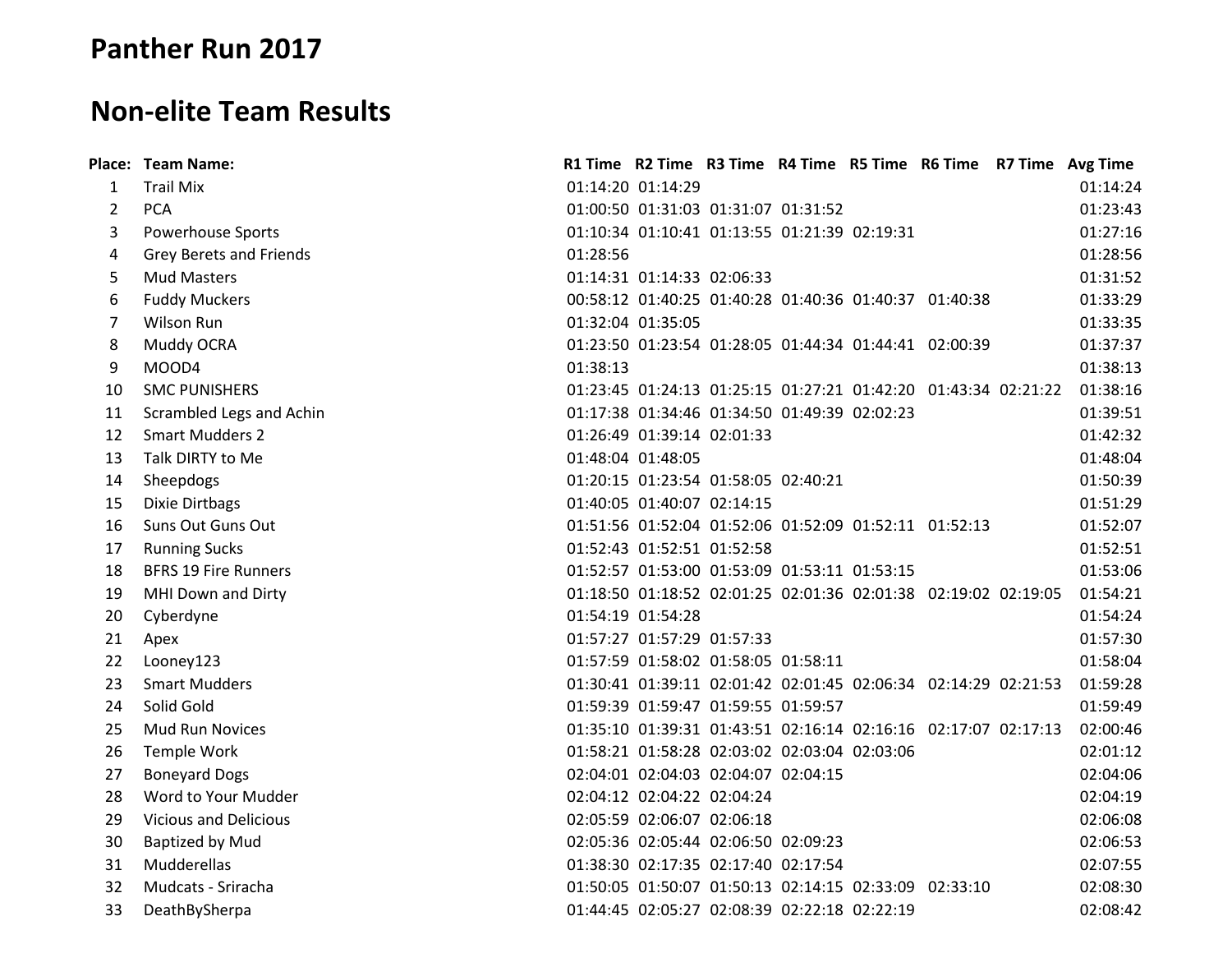| 34 | Gotruns                                         |          | 02:09:05 02:09:10                            |  |                                                                | 02:09:08 |
|----|-------------------------------------------------|----------|----------------------------------------------|--|----------------------------------------------------------------|----------|
| 35 | <b>SWATT</b>                                    |          | 02:09:28 02:09:33 02:09:37                   |  |                                                                | 02:09:33 |
| 36 | For Joshua                                      |          | 01:59:29 02:15:34 02:15:36 02:15:48          |  |                                                                | 02:11:37 |
| 37 | safelite 4                                      |          | 01:35:14 02:23:59 02:24:18 02:28:55          |  |                                                                | 02:13:06 |
| 38 | Mud                                             | 02:14:18 |                                              |  |                                                                | 02:14:18 |
| 39 | Pandacorns                                      |          |                                              |  | 01:39:29 01:50:32 02:30:12 02:30:13 02:30:15 02:30:18          | 02:15:10 |
| 40 | <b>BTL</b>                                      |          | 01:39:14 02:14:37 02:35:20 02:35:37          |  |                                                                | 02:16:12 |
| 41 | <b>Grumpy Cats</b>                              |          |                                              |  | 01:18:10 02:10:10 02:27:10 02:27:16 02:27:41 02:27:46 02:41:16 | 02:17:04 |
| 42 | <b>Team Molly</b>                               |          | 02:15:55 02:15:59 02:16:01 02:16:04 02:22:33 |  |                                                                | 02:17:18 |
| 43 | Muddy OCRA 3                                    |          |                                              |  | 01:44:28 01:56:47 02:08:06 02:40:46 02:40:56 02:42:01          | 02:18:51 |
| 44 | <b>Filthy Foxes</b>                             |          |                                              |  | 01:57:08 02:03:12 02:03:13 02:05:42 02:51:54 02:51:55          | 02:18:51 |
| 45 | 50 Shades of AWESOME!                           |          | 01:16:10 02:40:20 02:40:29 02:40:34          |  |                                                                | 02:19:23 |
| 46 | Muddy OCRA 2                                    |          |                                              |  | 01:25:11 01:25:21 02:37:43 02:37:46 02:38:57 02:42:23 02:50:01 | 02:19:37 |
| 47 | G.O.A.T.                                        |          | 02:19:56 02:19:58 02:20:18 02:20:22          |  |                                                                | 02:20:08 |
| 48 | <b>Muddy Makin Mission</b>                      |          | 02:20:28 02:20:30 02:20:36 02:20:45 02:22:03 |  |                                                                | 02:20:52 |
| 49 | Mud Lovers                                      |          | 02:20:50 02:20:53 02:21:01                   |  |                                                                | 02:20:55 |
| 50 | Tough mudder fudder                             |          | 01:27:50 02:48:00 02:48:02                   |  |                                                                | 02:21:17 |
| 51 | Georgia Obstacle Racers and Mud Runners (GORMR) |          | 01:41:57 01:02:45 03:10:54 03:11:10 02:40:10 |  |                                                                | 02:21:23 |
| 52 | M.A.C.C. (Mudders Against Clean Clothes)        |          |                                              |  | 01:46:18 01:46:19 02:26:55 02:26:59 02:27:01 02:50:22 02:50:27 | 02:22:03 |
| 53 | Hunky Hairy Steel Workers                       |          | 02:22:27 02:22:30 02:22:43                   |  |                                                                | 02:22:33 |
| 54 | <b>TDP Warriors</b>                             |          | 01:40:03 02:04:47 02:53:59 02:55:01          |  |                                                                | 02:23:27 |
| 55 | <b>SMC PUNISHERS II</b>                         |          |                                              |  | 01:43:32 02:21:14 02:21:19 02:21:24 02:48:45 02:48:49          | 02:24:10 |
| 56 | Team Ross and Whit                              |          | 02:24:27 02:24:29                            |  |                                                                | 02:24:28 |
| 57 | safelite 5                                      |          | 02:18:24 02:23:49 02:23:52 02:28:16 02:28:25 |  |                                                                | 02:24:33 |
| 58 | <b>Trailmix Squad</b>                           |          | 02:18:28 02:48:33 02:18:40 02:18:43 02:18:53 |  |                                                                | 02:24:39 |
| 59 | <b>Wimpy Warriors</b>                           |          | 02:25:23 02:25:25 02:25:27                   |  |                                                                | 02:25:25 |
| 60 | Family Fun Mudrun                               |          |                                              |  | 02:15:13 02:26:00 02:28:08 02:28:14 02:28:17 02:28:21          | 02:25:42 |
| 61 | Whose idea was this?                            |          | 02:21:01 02:21:07 02:21:10 02:32:40 02:32:44 |  |                                                                | 02:25:44 |
| 62 | Safelite 1                                      |          | 02:00:52 02:00:56 02:50:46 02:50:50          |  |                                                                | 02:25:51 |
| 63 | 3.14                                            |          | 02:22:34 02:26:38 02:26:41 02:27:14 02:27:29 |  |                                                                | 02:26:07 |
| 64 | Safelite 6                                      |          | 02:18:25 02:18:32 02:32:42 02:38:39          |  |                                                                | 02:27:04 |
| 65 | <b>Team Popwell</b>                             |          | 01:33:55 01:48:10 02:55:56 02:58:48 02:58:51 |  |                                                                | 02:27:08 |
| 66 | Muddy buddies                                   |          |                                              |  | 01:30:44 01:48:55 01:48:56 03:01:07 03:01:13 03:01:17 03:01:25 | 02:27:40 |
| 67 | <b>Crossfitters for OCR</b>                     |          | 02:28:13 02:28:16 02:28:19 02:28:25          |  |                                                                | 02:28:18 |
| 68 | Rub some dirt on it                             | 02:28:22 |                                              |  |                                                                | 02:28:22 |
| 69 | Safelite 2                                      |          | 02:27:19 02:29:01 02:29:04                   |  |                                                                | 02:28:28 |
| 70 | Mudzillas                                       |          | 02:29:18 02:29:20 02:29:25 02:29:34 02:29:41 |  |                                                                | 02:29:28 |
| 71 | <b>Garden Grubbers</b>                          |          | 02:29:59 02:30:01 02:30:25 02:30:56          |  |                                                                | 02:30:20 |
| 72 | Filthy foxes 2                                  |          | 01:57:20 02:22:33 02:22:35 02:22:37 03:27:37 |  |                                                                | 02:30:32 |
|    |                                                 |          |                                              |  |                                                                |          |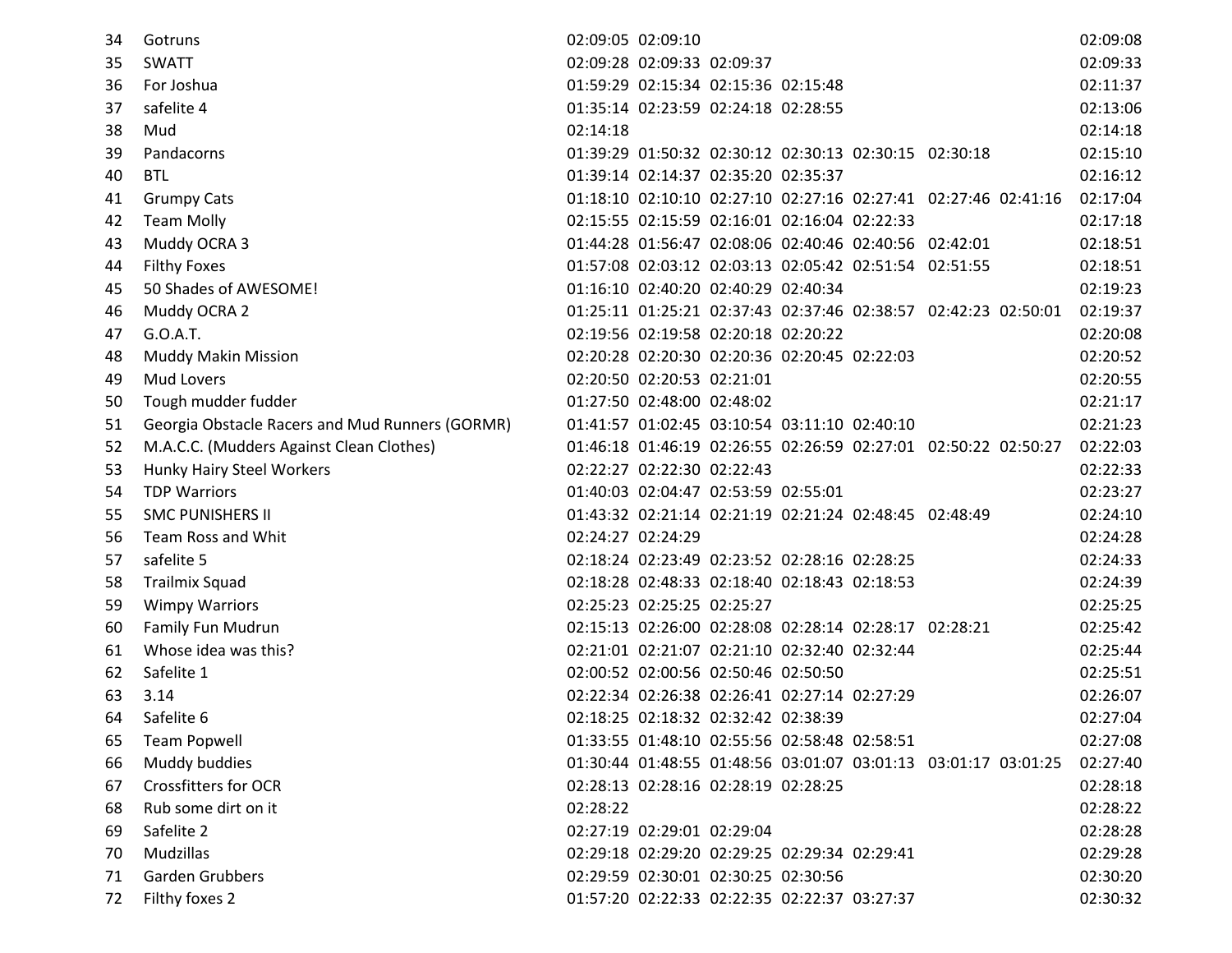| 73  | Filthy Night Foxes             |          |                                              |  |                                                       | 02:26:51 02:27:52 02:27:54 02:28:03 02:31:39 02:36:20 02:36:22          | 02:30:43 |
|-----|--------------------------------|----------|----------------------------------------------|--|-------------------------------------------------------|-------------------------------------------------------------------------|----------|
| 74  | <b>Red Mud and Blue</b>        |          | 01:40:08 02:44:35 02:44:37 02:44:42 02:44:47 |  |                                                       |                                                                         | 02:31:46 |
| 75  | <b>Scaredy Cats</b>            |          | 02:32:03 02:32:13 02:32:25 02:32:29 02:32:36 |  |                                                       |                                                                         | 02:32:21 |
| 76  | <b>Dirty Thirty</b>            |          | 02:24:33 02:24:41 02:40:49 02:40:53          |  |                                                       |                                                                         | 02:32:44 |
| 77  | <b>Beyond Fitness</b>          |          |                                              |  | 02:11:43 02:14:14 02:14:17 02:52:53 02:52:57 02:52:59 |                                                                         | 02:33:11 |
| 78  | Buns on the Run                |          | 02:33:04 02:33:16 02:33:30 02:33:34          |  |                                                       |                                                                         | 02:33:21 |
| 79  | No One Left Behind 2           | 02:33:23 |                                              |  |                                                       |                                                                         | 02:33:23 |
| 80  | Team Noone Left Behind 3       | 02:33:26 |                                              |  |                                                       |                                                                         | 02:33:26 |
| 81  | Butter's Bit**es               |          | 02:33:23 02:33:24 02:33:28 02:33:30 02:33:41 |  |                                                       |                                                                         | 02:33:29 |
| 82  | Safelite 3                     |          | 02:29:06 02:38:44                            |  |                                                       |                                                                         | 02:33:55 |
| 83  | Down n dirty fam               |          |                                              |  |                                                       | 02:08:55 02:09:06 02:09:14 02:23:40 03:03:41 03:04:09 03:04:12          | 02:34:42 |
| 84  | Coffee Stain                   |          | 02:34:30 02:34:37 02:35:04 02:35:14          |  |                                                       |                                                                         | 02:34:51 |
| 85  | Pacebolts                      |          |                                              |  |                                                       | 02:15:54 02:15:56 02:15:57 02:53:11 02:53:19 02:53:20 02:53:22          | 02:37:17 |
| 86  | Da Beers                       |          | 02:37:24 02:37:36 02:37:47 02:38:10 02:38:11 |  |                                                       |                                                                         | 02:37:50 |
| 87  | DaBeers2                       |          | 02:38:06 02:38:08                            |  |                                                       |                                                                         | 02:38:07 |
| 88  | <b>Ridge Warriors</b>          | 02:38:35 |                                              |  |                                                       |                                                                         | 02:38:35 |
| 89  | <b>TVMR</b>                    |          | 02:38:07 02:38:12 02:38:35 02:39:02 02:39:15 |  |                                                       |                                                                         | 02:38:38 |
| 90  | Sweaty Balls & Muddy Dolls     |          | 02:37:02 02:37:08 02:40:32 02:40:43          |  |                                                       |                                                                         | 02:38:51 |
| 91  | Four Moms Need a Break         |          | 02:39:19 02:39:24 02:39:30 02:39:54 02:39:55 |  |                                                       |                                                                         | 02:39:36 |
| 92  | Grumpy cat 2                   |          |                                              |  |                                                       | 02:09:42 02:10:06 02:17:19 02:19:54 03:19:53 03:20:22 03:20:25          | 02:42:32 |
| 93  | <b>Beyond Fitness 2</b>        |          | 01:56:45 02:52:51 02:55:00 02:55:29 02:55:32 |  |                                                       |                                                                         | 02:43:07 |
| 94  | <b>TBD</b>                     |          | 02:40:44 02:45:09 02:46:13 02:47:17          |  |                                                       |                                                                         | 02:44:51 |
| 95  | RunLike The Winded             |          | 02:44:53 02:45:00 02:45:24 02:45:28          |  |                                                       |                                                                         | 02:45:11 |
| 96  | Chafing the Dream              |          | 02:45:18 02:45:22                            |  |                                                       |                                                                         | 02:45:20 |
| 97  | Smart Fit Kids 2               |          |                                              |  |                                                       | 02:36:22 02:36:25 02:37:44 02:38:58 02:56:47 02:57:07 03:00:05          | 02:46:13 |
| 98  | <b>Tribal Mischief</b>         |          |                                              |  | 02:45:31 02:45:34 02:45:38 02:45:39 02:47:07 02:47:48 |                                                                         | 02:46:13 |
| 99  | Iron Tribe Homewood            |          | 02:47:02 02:47:05 02:47:38                   |  |                                                       |                                                                         | 02:47:15 |
| 100 | <b>Muddy Dawgs</b>             |          |                                              |  |                                                       | 02:14:32 02:15:27 02:18:57 03:11:36 03:11:43 03:11:45 03:11:51 02:47:59 |          |
| 101 | Mudcats                        |          | 01:55:38 03:06:28 03:06:32 03:06:36          |  |                                                       |                                                                         | 02:48:48 |
| 102 | The Average Beavers            |          |                                              |  |                                                       | 03:05:59 02:36:02 03:12:17 02:42:36 02:42:56 02:42:58 02:44:16          | 02:49:35 |
| 103 | Partners in Grime              |          | 00:55:18 03:06:22 03:06:25 03:33:11 03:33:13 |  |                                                       |                                                                         | 02:50:54 |
| 104 | Team NRC - Spartans            |          | 02:36:43 02:56:28 02:56:39 02:56:43          |  |                                                       |                                                                         | 02:51:38 |
| 105 | Mud & guts 2                   |          |                                              |  |                                                       | 02:24:00 02:28:31 02:28:53 02:34:47 03:22:58 03:23:01 03:23:03          | 02:52:10 |
| 106 | Smileys angels                 |          | 02:52:43 02:53:09 02:53:12 02:53:15 02:53:18 |  |                                                       |                                                                         | 02:53:07 |
| 107 | Smart Fit Kids                 |          | 02:36:23 03:00:01 03:00:07 03:00:22          |  |                                                       |                                                                         | 02:54:13 |
| 108 | Team Ram-Rod                   |          |                                              |  | 02:39:35 02:39:39 02:39:42 02:39:45 03:23:47 03:23:49 |                                                                         | 02:54:23 |
| 109 | <b>Team Rocket</b>             |          |                                              |  |                                                       | 02:54:01 02:54:07 02:54:16 02:54:25 02:54:44 02:54:57 02:55:13          | 02:54:32 |
| 110 | <b>Cleveland First Mudders</b> |          | 02:54:50 02:54:52 02:54:56 02:54:58 02:55:04 |  |                                                       |                                                                         | 02:54:56 |
|     | 111 Not fast                   |          | 02:55:18 02:55:24 02:55:29 02:55:33          |  |                                                       |                                                                         | 02:55:26 |
|     |                                |          |                                              |  |                                                       |                                                                         |          |